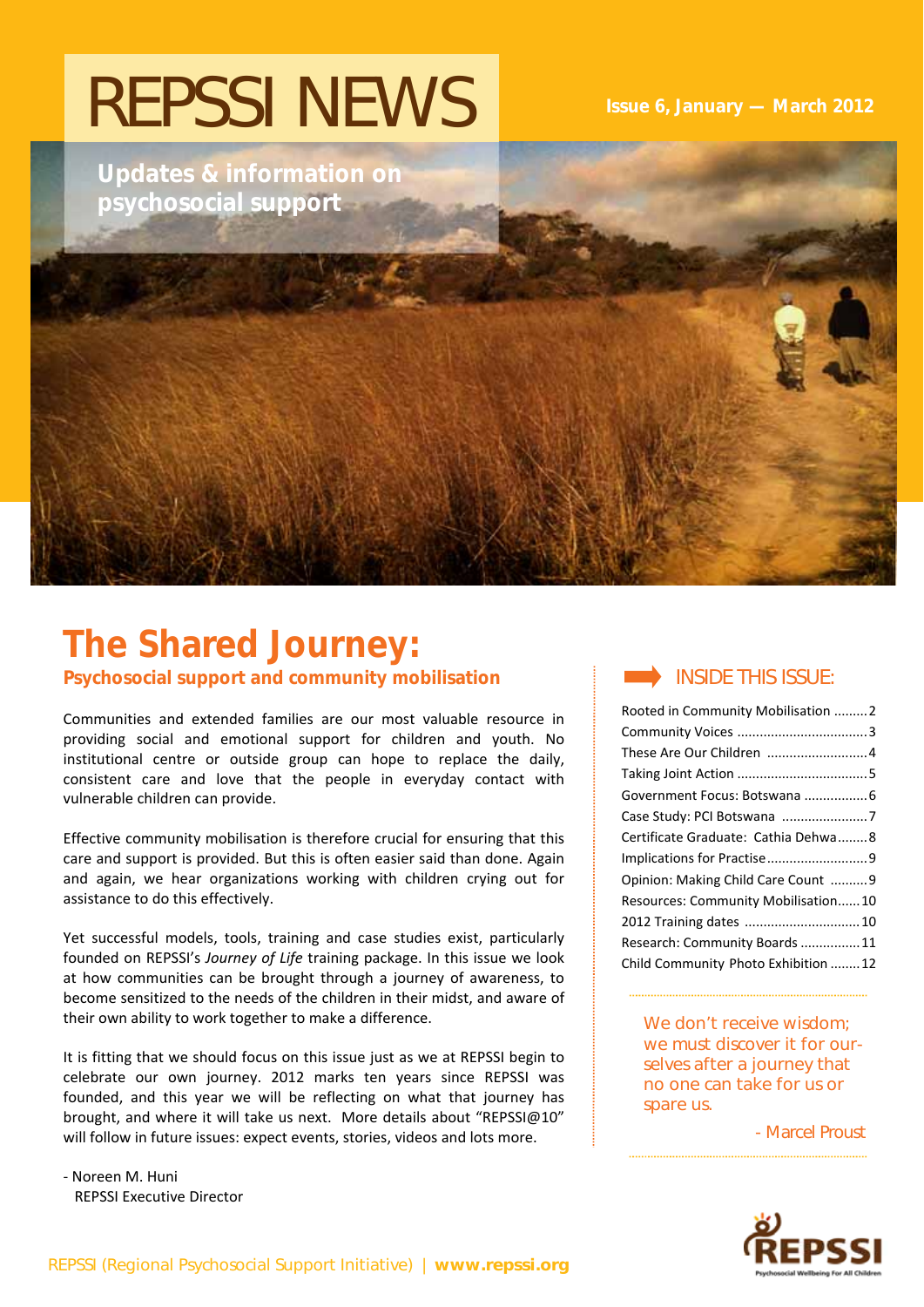# **Rooted in Community Mobilization**

*One long‐standing partner of REPSSI has rooted their entire programme in community mobilisation, an approach which has brought them great success.* 

"Our organisation started in 1994 out of the need to see care and support for orphaned children who had been left by their parents as a result of AIDS," explains Kathleen Okatcha, over cups of sweetened black tea at the Kenyan Orphans Rural Development Programme (**KORDP**) offices, in Western Kenya.

At the time, she says, the communal response was minimal due to fear of associating with HIV positive people, and the little being done was mainly on an individual basis. There were so many young children in need of help that at first Kathleen and her colleagues despaired.

With no financial resources to invest, they began by holding community conversations. Guided by the communities' wishes, KORDP helped to establish Early Childhood Development centres under trees.

Today, communities have organized themselves into 57 ECD committees, caring for 6,200 children in 5 districts. These centres are now housed in tin or mud‐walled huts, built by the community. Children attending receive a meal, health care, literacy skills

The communities initiated the programme, they initiated the solutions, they initiated the strategy. We just helped them along."

- Kathleen Okatcha, KORDP Director

and psychosocial support. All of this is done by unpaid community care providers.

REPSSI's *Journey of Life* has been the main tool used to engage communities in this approach. "It facilitates community reflection, dialogue and action to support children," Kathleen explains.

Typically, community members gather weekly in the community building used as an ECD centre during the day. Community members take it in turn to present child wellbeing topics from the *Journey of Life,* and develop a shared action plan to resolve their problems.

She concludes: "One of the things that has made KORDP unique is the community based approach and the fact that the communities initiated the programme, they initiated the solutions, they initiated the strategy. We just helped them along."



*Members of an Early Children Development community committee, KORDP, Webuya, Kenya*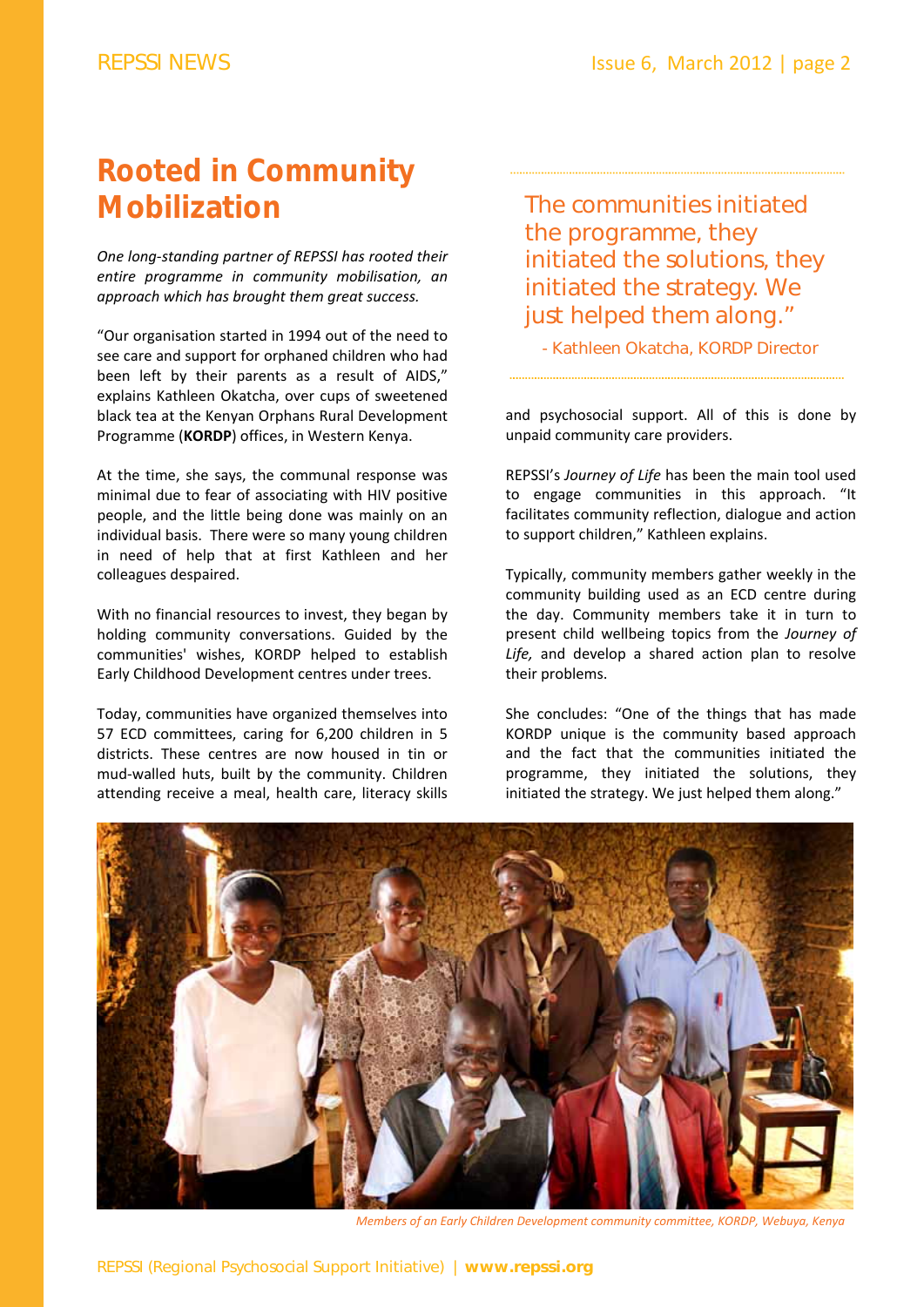### **Voices from the Community**



A still image from the video of a village headwoman speaking about the changes in her community

*Drawing together voices from Malawi, Kenya and Zimbabwe, a new 5‐minute video shows the potential for communities to join together and care for their vulnerable children.*

#### **Community potential**

Teachers, traditional leaders, community workers and neighbours are the people who interact with children every day. Especially in the context of the widespread illness or absence of parents due to HIV and AIDS, they are best placed to provide support and care for vulnerable children.

However, much of the distress vulnerable children face in their daily lives can actually be due to the unsupportive behaviours and attitudes of those in their communities.

Teachers often chase away orphans who don't have money for school fees, traditional leaders fail to protect vulnerable children from exploitation and abuse, and neighbours and peers stigmatise or ignore them. As a result, many children feel isolated, unwanted, unloved and alone.

But the community, if brought together and helped to understand the impact of their actions, can play a crucially important role in providing love, care and protection for their vulnerable children.

### **Testimonies of change**

This new short video brings us the words of teachers, grandmothers, village heads and community workers who have been changed by going through psychosocial support activities, including a community mobilisation tool, REPSSI's *Journey of Life*.

They explain their previous actions, attitudes and feelings towards vulnerable children, and how their attitudes and behaviours have now changed. Many have become strong advocates for child rights, and found ways in their personal and professional capacity to be more supportive and caring.

"I have realised my ability to assist other people," a Malawian teacher explains. "Now I'm not dormant as I was before, I am now active."

You can watch the video by [clicking](http://youtu.be/cy_m2Px7drU) here, or visiting our YouTube channel: http://www.youtube.com/ user/ChannelREPSSI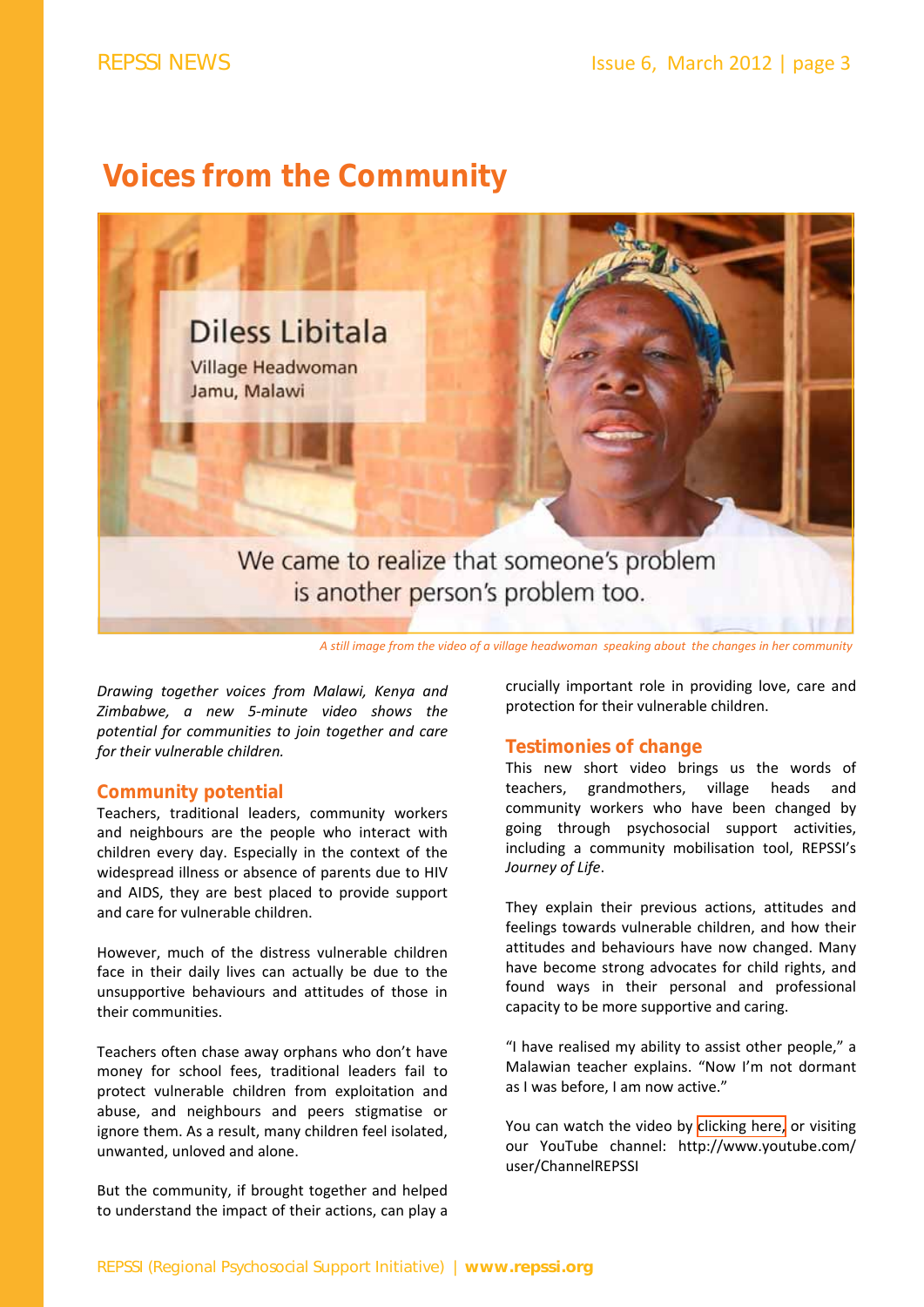### **These Are Our Children**



*Children at a community discussion in a community centre, Bethany Project, Zimbabwe*

*Our partners' experiences show that effective community mobilisation can help shift problems from being the responsibility of an individual to being the responsibility of the whole community. This is a return to the traditional knowledge that "it takes a village to raise a child."*

#### **Zimbabwe**

Using a network of 400 volunteers, **Bethany Project** works with Child Protection Committees, a local government structure. They have been using the *Journey of Life* to outline the responsibilities and roles of the committees, and engage the wider community.

"The tools have really helped the community to understand it's not only the things you can see, but there are also things happening inside the child which need to be addressed," Alice, a staff member at Bethany, explains. 'Invisible' issues such as grief, anger and low self esteem are now also a focus for the committee members in caring for children.

As a result of the *Journey of Life* training, they have seen a fundamental shift in the sense of responsibility for children.

"Before, if a child had no school fees, the community would say this is not our problem. They would wait for a donor to come in. But now they are owning it, and not saying these are Oxfam's children or UNICEF's children, but these are our children."

#### **Malawi**

A similar shift has been seen in Malawi, as a result of *Journey of Life* training.

"In the past, if a child had a problem, we assumed that it had to be tackled by the child's family alone," a staff member at **CONSOL Homes** in Malawi explains.

But after the *Journey of Life* training, there is now an understanding that "if a child had a problem, that problem is equally everyone's." The training has also led to a system for referring children's problems to traditional leaders or government structures for further specialised support.

"If a child has a problem, it's now the responsibility of the community. It doesn't matter if the child is not a blood relative, it is the community," says a coordinator at **Malawi Girl Guides Association**.

"The *Journey of Life* taught us that a problem solved, if we work together, becomes smaller. Problems are inevitable, but we should keep going on our journey, and there are people around who can help."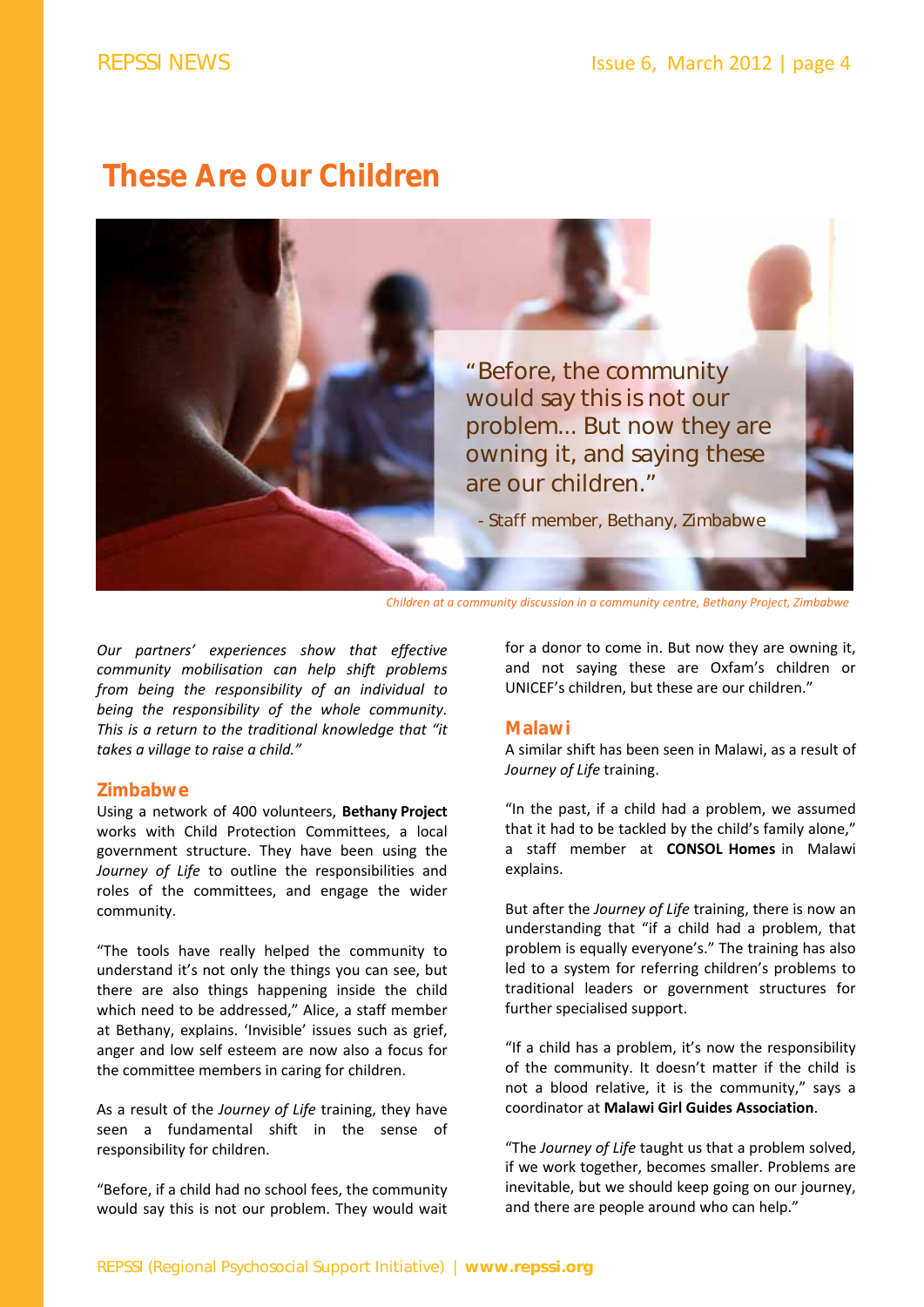# **Taking Joint Action**

*Community‐authored action plans are a highly effective way of catalysing joint care and support for children. Here, three partners of REPSSI share their stories.* 

#### **Visits and care**

**The Zanzibar Muslim Women's AIDS Support Organization (ZAMWASO)** used the *Journey of Life* methodology with their community projects.

As part of their action plan, one community established an OVC fund, where each parent contributes 500Tsh so that all vulnerable children in the community can be taken care of. They began monthly home visits to the children, to check their progress and needs, and refer them to appropriate government services. They also put structures in place for regular meetings with all the children together, to hear what they are experiencing.

"The community as a whole has changed," said one community member. "Before, everyone was looking after themselves, and because of the stigma of HIV sick parents were avoided. Now they are saying this is the journey of life, everyone will pass this way."

### **Gardens**

**Batanai HIV&AIDS Service Organisation (BHASO)** in Zimbabwe used *Journey of Life* with a group of grandmothers. A garden was included in their action

plan, and proceeds from this garden were used to support vulnerable children. This in turn led to the establishment of a Saturday kid's club at the garden.

"We were able to identify problems before, but not solutions," explains one grandmother. "After the training we realised that we were able to get together and do something to help the children."

### **Kid's clubs**

**Midlands AIDS Service Organisation (MASO)** has also used *Journey of Life* to mobilise communities.

"We found out the level of literacy among the community leaders and grandmothers was very low," explained a staff member. "To make them understand we used the picture codes in the *Journey of Life*... We talk about the problems some children face, and then they say, 'oh yes, there's somebody like this child in our community'."

This leads to questions about the actions to be taken to help these children. One teacher decided to set up a kid's club as part of the action plan.

A student in her club says, "The *Journey of Life* can help us connect, the old and the young... it brings together different people and different aspects of life, different problems... you maybe are an orphan and maybe I have been abused, but we are both on a journey and we can connect."



A grandmother working in the community garden established in a Journey of Life action plan, BHASO, Zimbabwe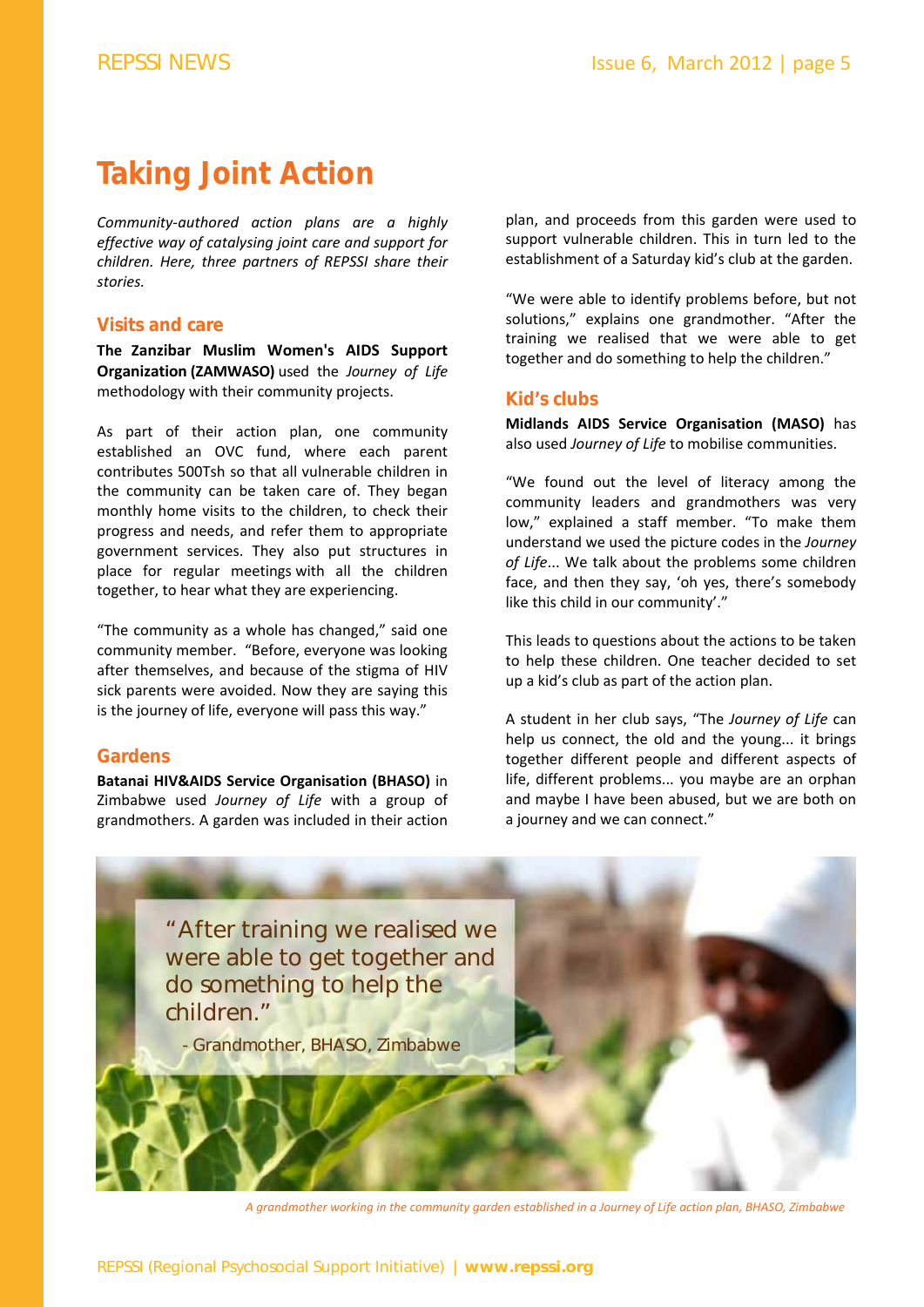# **Government Focus: Interview with Kefilwe (Botswana)**



In 2005, the Government of Botswana responded to alarming HIV statistics by implementing a plan of action focused on food parcels and material support for orphaned and vulnerable children.

An evaluation two years later showed that psychosocial support was missing from the response, and the government set about addressing this gap. It was a REPSSI community‐mobilisation tool, the *Journey of Life*, that they turned to.

Kefilwe Malebe, who coordinates psychosocial support for the Government of Botswana, explains that *The Journey of Life* was selected "because it offers a simple practical approach that can be used regardless of literacy level, and the participatory nature allows communities to conceive their own solutions and develop plans to carry them out. Workshops are also cost effective in terms of time and resources."

With their development partner PCI Botswana, the government embarked on a national roll out to mobilise communities with the use of the *Journey of Life* tool.

"This experience has demonstrated that governments can be leaders in providing effective PSS. As shown by the government of Botswana, Governments can provide critical national vision, direction and motivation, and can coordinate national plans of action that take effect at community, and can empower and mobilise communities, in a cost‐effective way."

The national roll‐out, through established district child protection committees, has already reached 2144 children & 1104 caregivers. The GoB and PCI Botswana are committed to reaching 18,922 children and their families in the next five years through *The Journey of Life* tool.

"REPSSI for me really did bring a new kind of light in terms of talking about psychosocial support," smiles Kefilwe. "They provide the specific tools to bring a child to that safe place, where they can become who they want to be. That's what I love REPSSI for."

*REPSSI partners with governments in 13 countries across East and Southern Africa. Read more on the Journey of Life tool on page 10.*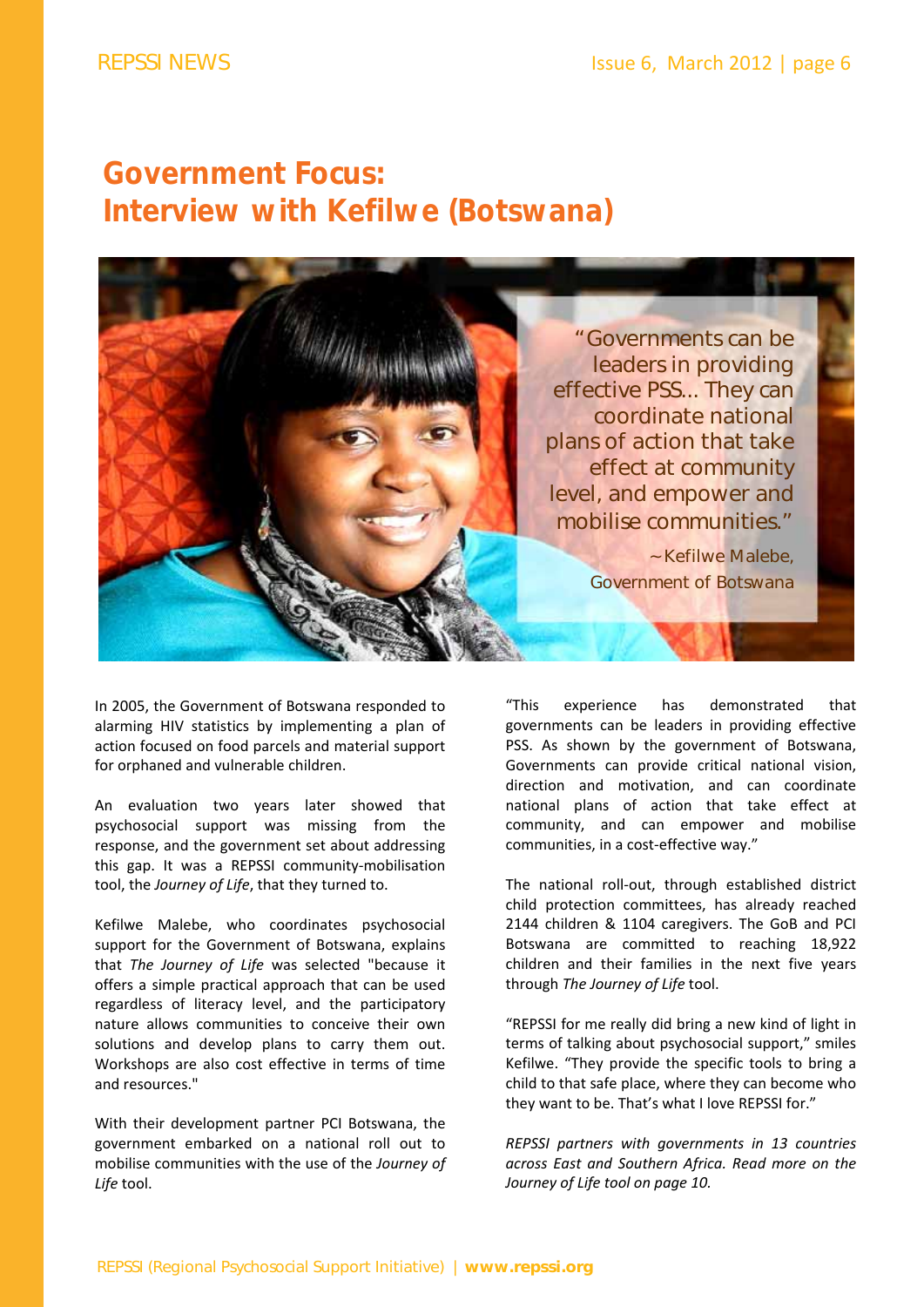# **Case Study: Project Concern International**

*Dimpho, a thirteen year old girl, grabs a teacher's hand. "You will be my mother on my journey" she says. They start walking hand‐in‐hand on Dimpho's "road of life", a path marked by stones.* 

*At the first obstacle on the road of life Dimpho stops. "This is where my mother died" she says. The other participating children and elders become quiet. Many recognise the situation.* 

*"After my mother passed away I lived with my uncle. He was nice." At the next stone obstacle she puts her head down… "This is where my uncle died" she cries… The teacher puts her arm around Dimpho. "From now onwards I will be your mother," she says.*

#### **Dimpho's story**

Dimpho shared her life story during a *Journey of Life* Awareness Workshop in the village of Mochudi in Botswana. Dimpho's social support system crumbled because of the impact of HIV and AIDS. As a result she had no‐one left to care for her. Unfortunately Dimpho's story is all too common in Botswana.

Through the *Journey of Life* Awareness workshops, adults and children identified the most pressing needs of children like Dimpho. Together the young people and adults in Mochudi brainstormed available resources in the village to tackle these needs. At the end of the workshop, participants developed a Community Action Plan.

### **Results**

The case study shows that a year on, *The Journey of Life* in Botswana has facilitated:

- Personal transformation through reflection and increased awareness
- Improved adult-child communication and relationships
- **.** Improved referral systems for vulnerable children and their families
- **.** Income generating activities to alleviate the cause of many social ills – poverty
- Less corporal punishment in schools
- Support groups in schools and in communities.

Dimpho's story is an excerpt contained in a case study by **Project Concern [International](http://www.pciglobal.org/) (PCI) Botswana** on REPSSI's tool, the *Journey of Life*. "CASE STUDY: Community [Mobilisation](http://www.repssi.org/?p=526&option=com_wordpress&Itemid=64) using the *Journey of Life* in Botswana" describes how *The Journey of Life* is changing lives, and documents its successes in helping communities identify and better understand the social and emotional (psychosocial) issues of children, and finding their own solutions within their own means.

PCI has been working with the Government of Botswana (GoB), with funding from [PEPFAR,](http://www.pepfar.gov) to roll out community‐level *The Journey of Life* workshops nationally, in order to involve communities in supporting the high numbers of orphans and vulnerable children in the country.



Children at a *Journey of Life* session take part in the activity "Bridge of Life". This activity about the importance of support systems, and cases where they have

*Photo © PCI Botswana*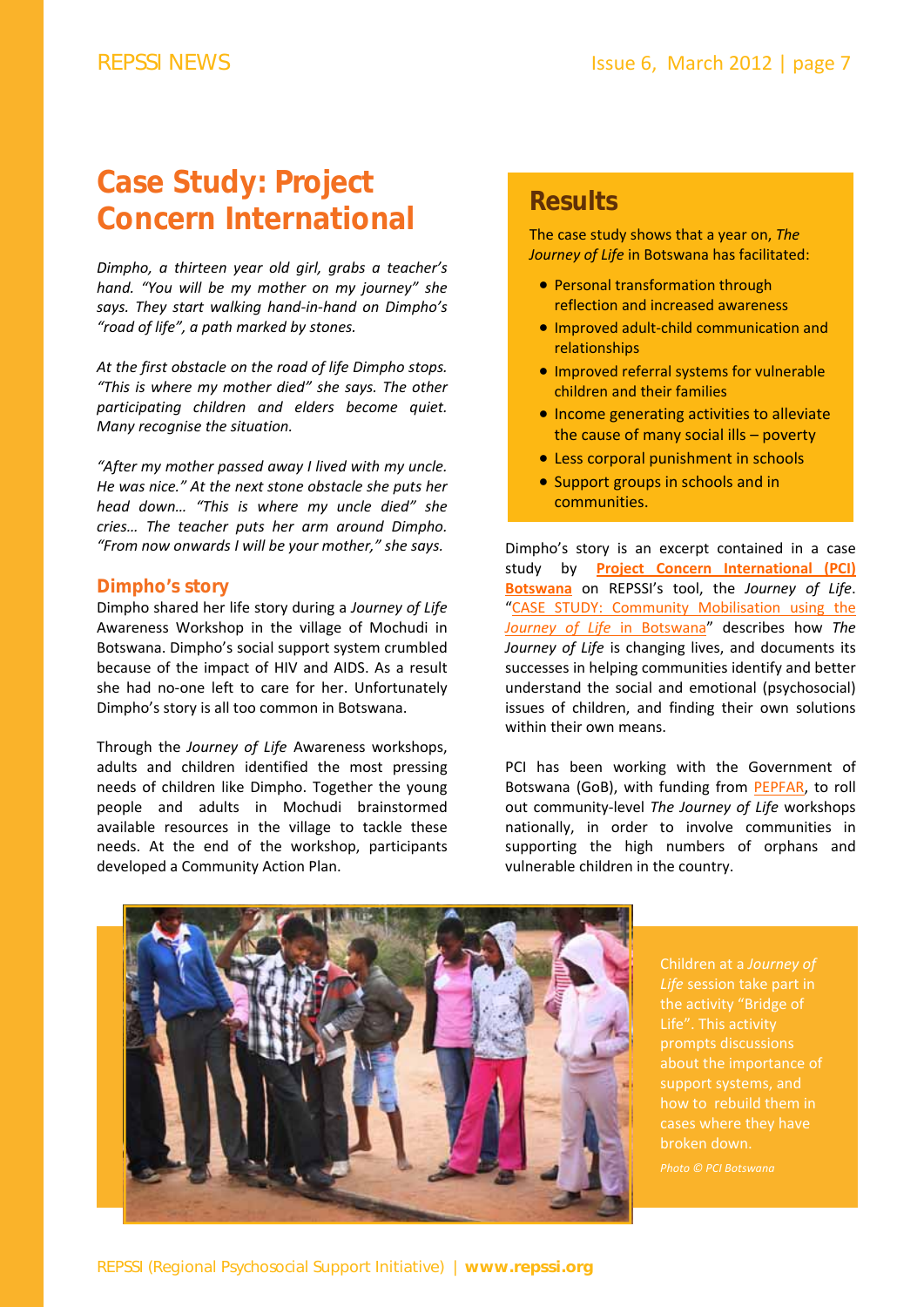### **Certificate Graduate: Cathia Dehwe**

"I applied most of the principles that I learnt from that module and I've seen the community at the forefront… they take ownership of the programme… they take the lead."

Batanai HIV & AIDS Service Organisation (BHASO) was born in 1992, from the first HIV & AIDS support group in Zimbabwe.

Cathia Dehwe is an outreach officer with BHASO. "My work is to work with support groups of people living with HIV. I provide psychosocial support and counselling sessions at the station," she smiles.

Some of Cathia's work is in a nearby resettlement site, where there are high numbers of orphans, and many children don't attend school because of a lack of fees. The *Certificate Course in Community‐based Work with Children and Youth* has helped her to value the knowledge within the community.

"I have to be able to understand their way of doing things, and I see them from their own point of view," she explains. "Before maybe I would have told them to find assistance from the district authority, but now the way I did it is I asked them how best they could help these children."

The community suggested building a centre where children could play and learn basic reading and writing skills. And this is what they have since done.

"Now they've built a day‐care centre, where these students attend from Monday to Friday. They've got care‐givers who assist these children."



*The Course in [Community](http://www.repssi.org/index.php?option=com_content&view=article&id=131&Itemid=83)‐based Work with Children and Youth is accredited by the University of KwaZulu‐ Natal, and delivered in Zimbabwe through the African Centre for Childhood. The third intake will begin in July, in 11 countries in East and Southern Africa. If you are interested in learning more about the Certificate, contact info@repssi.org.* 

### **Module 5 outcomes:**

- Understanding community development and the processes to bring it about
- Applying participatory approaches that build on local people's skills and knowledge
- stakeholder participality to radiitate<br>maximal impact for children Thinking about levels of intervention and stakeholder partnerships to facilitate
- Self-reflecting on your role of development facilitator in contexts of adversity.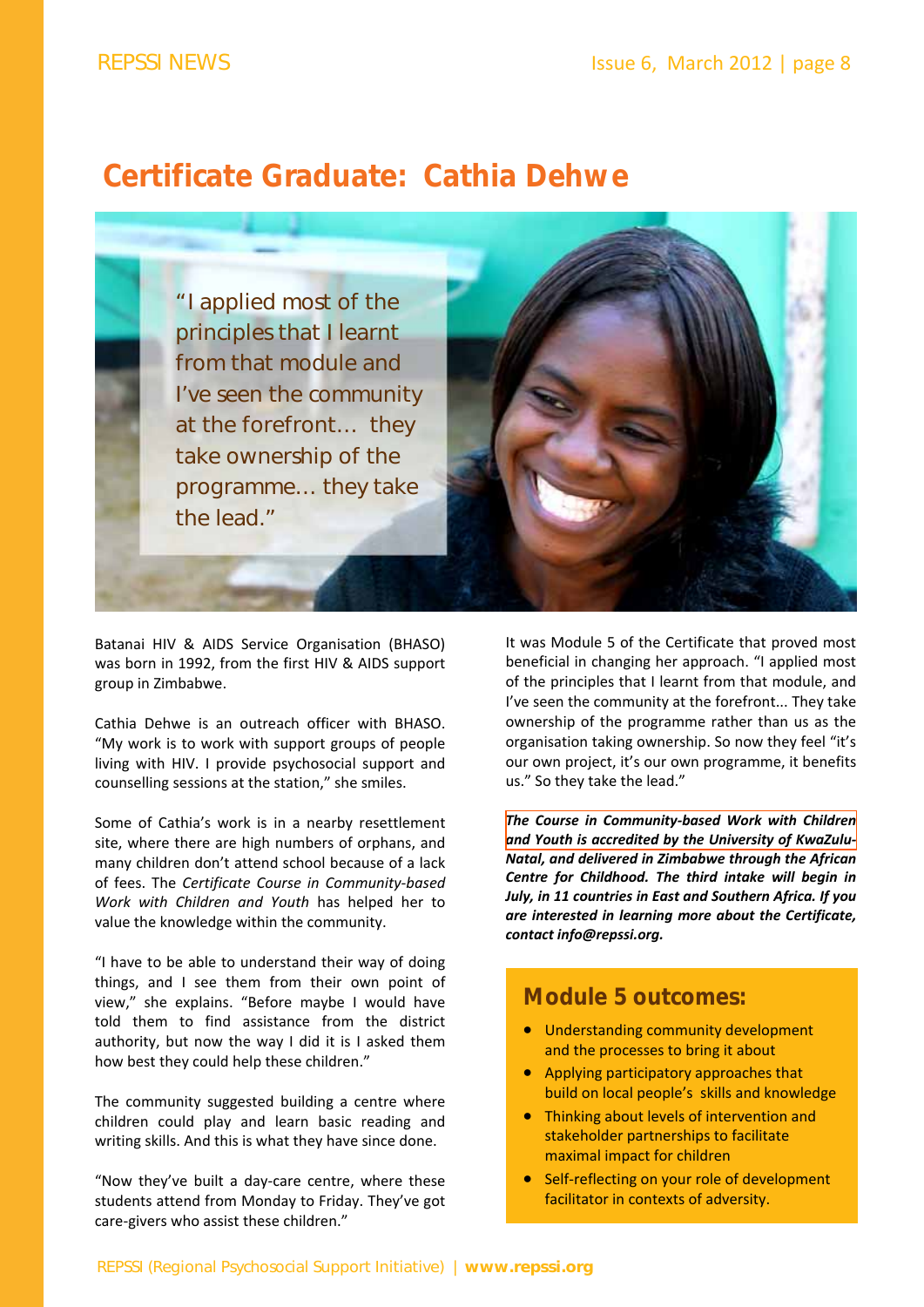# **Bringing Experience to Practise**

*The stories and case studies in this newsletter provide rich reflection for programming staff.*

#### **A Good Starting Point**

Engaging communities in self reflection and thinking through joint action to address situations of children is a good starting point when designing interventions that seek to strengthen community care and support for girls and boys.

Programs should recognise that families and community caregivers provide frontline services for children. This means there is value in investing in families and community‐based caregivers for sustainable care and support work.

#### **Bridging the Services Gap**

National social service programmes need to build on existing community level services. Linking community action to government service delivery contributes towards bridging the gap between national policy and service implementation at community level where change should take place.

Strengthening the capacity of the social service workforce should be done on a continuum, recognising that skills gaps exist at all levels from the community to the national level.

To this end, advocacy efforts for recognition of community care workers as part of the mainstream social service workforce is vital for sustainable national response.

Scaled up national responses to harmonize service delivery for children, based on cross sector coordination, capacity building and monitoring of services and outcomes are possible. Strategic partnerships between communities, civil society and government are essential. These can be the basis for innovative mechanisms to bring together experience and practice.

### **Continue the discussion online**

The Mental Health and Psychosocial Support Network (www.mhpss.net) hosts a wide range of discussion groups, including one on Community and Family [Mobilisation.](http://mhpss.net/groups/community-mobilizing-and-family-support/) You can also click here to join REPSSI's [discussion](http://mhpss.net/groups/organizations-networks-and-professional-associations/repssi/) group on the MHPSS network.



### **Opinion Piece: Making Child Care Count**

========================================================================

An opinion piece by REPSSI's Head of Advocacy, Dr. Tapfuma Murove, on the need to professionalise and recognise the efforts of community carers in Africa was recently published in several newspapers and on allafrica.com.

"In Southern Africa, a cadre of committed community caregivers – such as teachers, community health care workers, and community volunteers – are the cornerstone of the region's care and support network. While the global economic situation will likely force organisations to make tough support decisions in the next few years – a situation worsened by the recent Global Fund crisis – tapping into this important social workforce must remain a priority, especially when it comes to children."

Click here to read the full [piece,](http://www.genderlinks.org.za/article/making-care-count-in-southern-africa-2011-11-30) published through the GenderLinks Opinion and Commentary Service.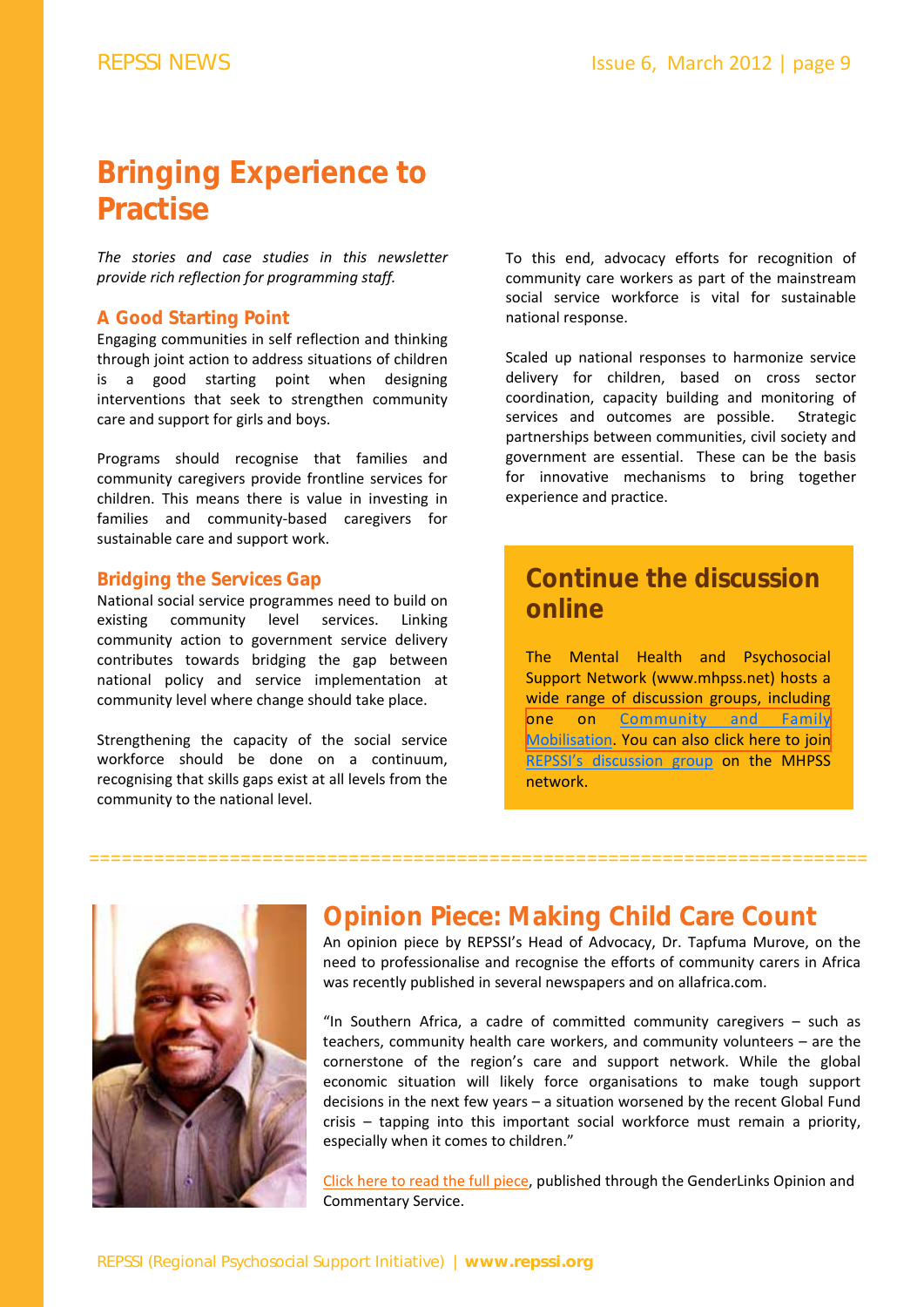# **Resource Page: Community Mobilisation**

REPSSI has a range of materials and trainings that are useful for community mobilisation. Read more below.



### **The Journey of Life**

Throughout our discussions with partners, we have heard about the value of the *Journey of Life* package in bringing a community together, helping them to reflect on children's needs and identify problems and child protection issues in their area, and inspiring them to see what they can do with their skills and resources.

Key to the success are the participatory "Picture Codes", which are engaging, require no literacy, and prompt participants to talk about what they see in the picture and relate it to their own lives and parenting.

The *Journey of Life* process also results in a community action plan, which gives concrete expression to the community's learning. Whether it is a food garden in Zimbabwe, or an OVC fund in Zanzibar, we have seen countless communities thinking up their own ways of generating money for children's material needs. We have also seen communities recognising that many needs don't require money, just time, love and care. This is being provided through regular home visits, kids clubs, or just being aware of, and listening to, children who may be in need.

This process seems to successfully shift problems from being the responsibility of an individual to being the responsibility of the whole community.

### **Other REPSSI Tools**

Find more information about our tools and training. Contact training@repssi.org or visit www.repssi.org.

# **2012 Training**

REPSSI will also be holding the following open trainings in 2012:

**Psychosocial concepts (10 days) in Tanzania in July**: for an understanding of PSS concepts, principles and approaches, which will enable participants to train others and coordinate psychosocial programs.

**Weaving Hope for Our Children (5 days) in Zimbabwe in July**: to strengthen the capacity of Home‐Based Care volunteers to conduct their work with an awareness of and ability to respond to the psychosocial needs of children.

**Are we making a difference? (5 days) in South Africa in September**: gives participants a set of tools that can be used in ongoing monitoring, and in impact evaluations.

**Hero Books (5 days) in Namibia in October:** self authored Hero Books enable a child to draw upon internal and external strengths and use the knowledge to overcome or manage an obstacle in their life.

You can contact training@repssi.org to discuss the above trainings, or tailored training solutions.

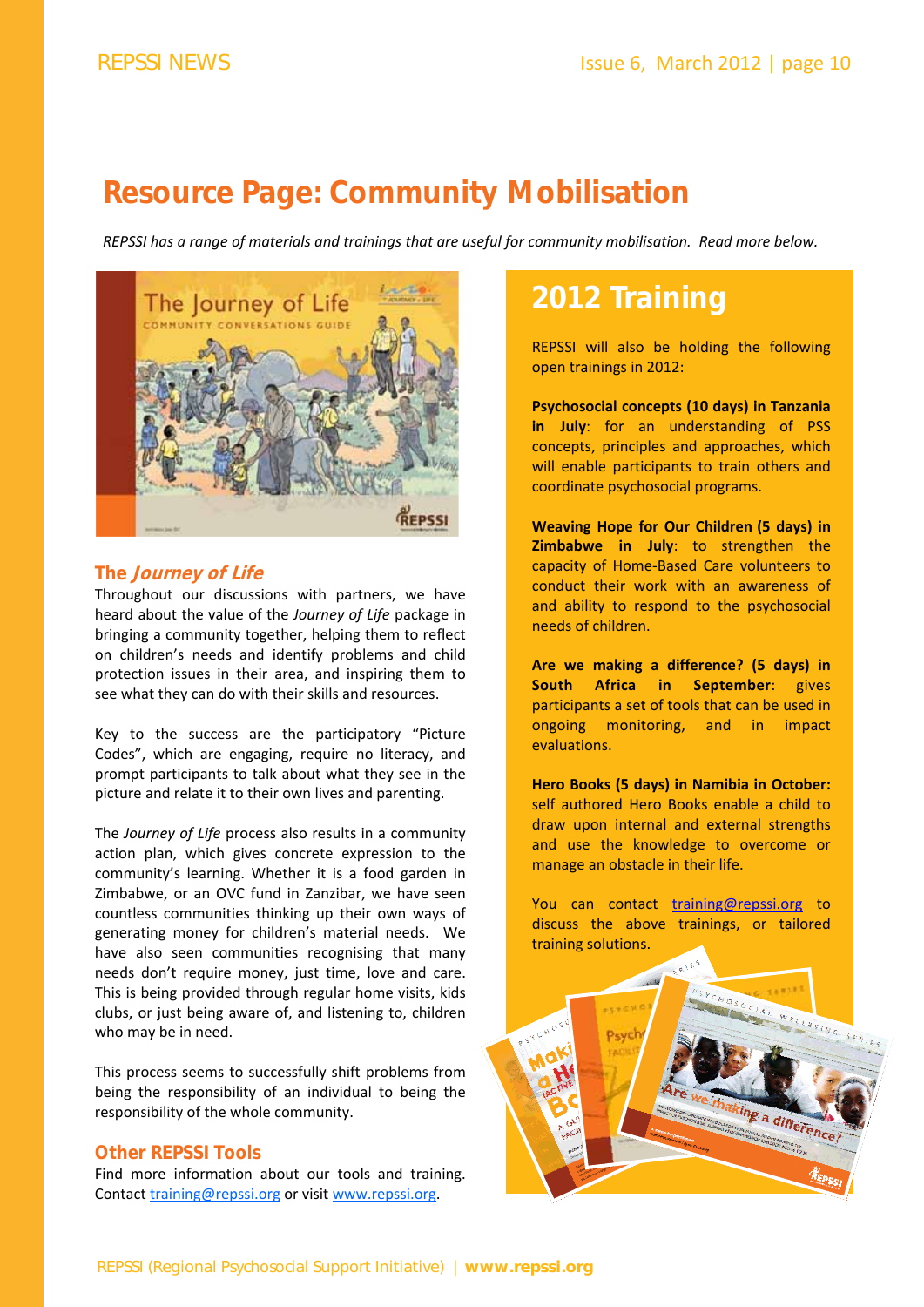

*Members of a Teen Advisory Board working on the new REPSSI materials on children as carers* 

# **Research: Community Advisory Boards**

**By Lisa Langhaug, REPSSI Head of Research**

Involving communities has been a part of the research process for quite a few years now.

Given the significant benefits in terms of accountability and increased collaboration, large funders of research like the US National Institutes of Health, the Medical Research Council of the UK, the Wellcome Trust, and university ethics boards, now stipulate the involvement of communities when conducting large research trials.

At the very start of a research project, members of the community are invited to become Community Advisory Board members. Traditionally they represent a wide sector of the community, including village leaders, traditional healers, trusted community members, and religious leaders. Gatekeepers in the community who know their membership best are asked to nominate candidates.

After selection, the research team will host a workshop where the programme and the study objectives are explained. A critical component is to help everyone understand the difference between participating in the programme versus participation in a study.

For example, a programme might involve improving the information nurses have on psychosocial support for their patients. So while everyone who attends that clinic is exposed to the programme, the research might only look at the impact in a select group of patients, pregnant women.

Community Advisory Board members can then act as spokespeople for the project, explaining this difference between the programme and the research, and providing credibility to the research idea.